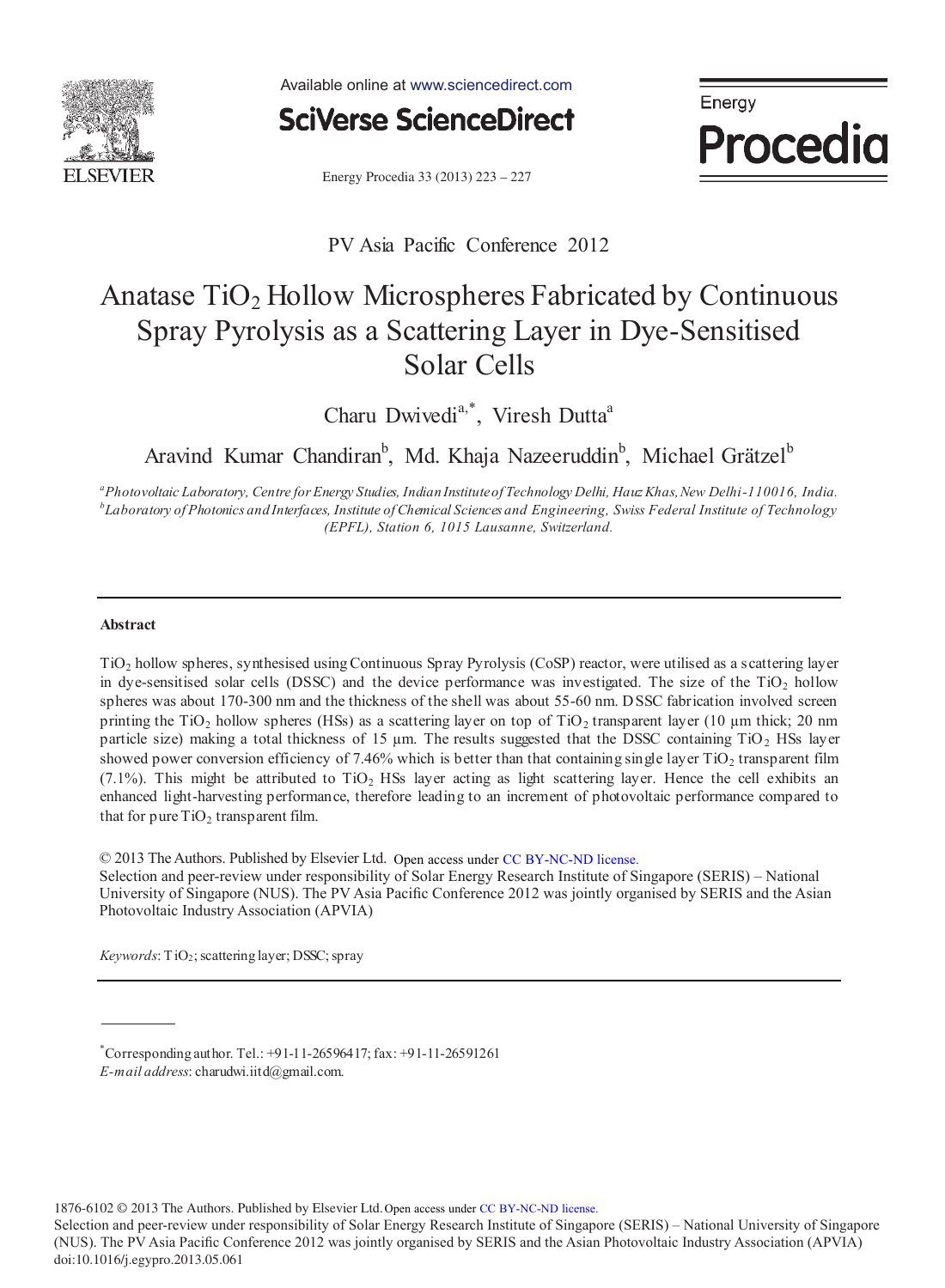# **1. Introduction**

Apart from the design and synthesis of more efficient and low-cost dyes in dye-sensitised solar cells (DSSCs), various  $TiO<sub>2</sub>$  structures such as nanoparticles, nanorods and nanotubes have been applied to enhance the performance of  $TiO<sub>2</sub>$  photoanodes [1-4]. The molar extinction coefficient in the red region for most of the dyes are low and hence thicker nanocrystalline  $(\sim 20 \text{ nm})$  particle size) layers of mesoporous titanium oxide are needed to efficiently absorb the photons with longer wavelen gths. However, thicker transparent layers  $(> 10 \mu m)$  result in the loss of photogenerated carriers from the far end of current collector (fluorine doped tin oxide, for instance) due to th e limitation of electron diffusion length in  $TiO<sub>2</sub>$ . In addition, due to high surface area, thicker photoanodes can lead to a significant loss of open-circuit potential of the device [5]. In order to overcome the aforementioned issues, bilayer configuration has been proposed to introduce an additional scattering layer on the nanocrystalline transparent film to efficiently confine the photons within the photoanode film. Addition of the scattering layers with the large particles  $(\sim 200-400 \text{ nm})$  ensures adequate light trapping in the device [6], due to the increase of absorption path length of photons and optical confinement. To this extent, hollow microspheres of  $TiO<sub>2</sub>$  have now been used as scattering material because of multiple-reflection effect occurring inside the interior cavities which could trap the incident light in the photoanode for longer duration.

In this work, DSSCs with  $TiO<sub>2</sub>$  hollow microspheres as scattering layer were fabricated from organic precursor via continuous spray Pyrolysis (CoSP) reactor to improve the light harvest efficiency of the dye-adsorbed TiO2 electrode by light scattering. The as-synthesised microspheres which had an average size of  $\sim$  300 nm and shell thickness  $\sim$  55 nm were used as a scattering layer in DSSC. The technique in itself is "one-step" and also less time consuming as compared to other template based and hydrothermal approaches. TiO<sub>2</sub> electrode of the DSSC device was composed of TiO<sub>2</sub> particles of 20 nm as the average diameter. It was found that the power conversion efficiency under 1 sun intensity increased from  $\sim$ 7.1 to 7.5% due to mainly increase of the short-circuit current from 13.3 to 14.3 mA/cm<sup>2</sup> with scattering layer. Since the CoSP technique is capable of fabricating the microspheres in large quantity, the scattering layers can be easily incorporated for improved large area DSSC performance.

### **2.Experimental details**

Well-defined anatase  $TiO<sub>2</sub>$  hollow microspheres were prepared via one step technique (Continuous Spray Pyrolysis Reactor (CoSP)) using titanium isopropoxide (TTIP) as organic precursor and ethanol as solvent [7]. A milky white titanium precursor, obtained after 1 hr of constant stirring, was sprayed through a three zone reactor with all the three zones maintained at different temperatures with  $N_2$  as the carrier gas. TiO<sub>2</sub> powder was collected from the outlet connected to the third zone of the furnace. This powder was then utilised to make  $TiO<sub>2</sub>$  paste in a mortar pestle using ethanol as solvent following the steps mentioned by S. Ito *et al.* [8]. Nanocrystalline TiO<sub>2</sub> paste (20 nm) forming the transparent layer was from Dyesol. X-ray diffraction (XRD) studies were done using X-ray diffractometer (Phillips X'PERT PRO), having CuK $\alpha$  incident beam ( $\lambda = 1.54\text{\AA}$ ). Surface morphology was done using a ZEISS EVO-50 model scanning electron microscope (SEM).

To prepare the DSC working electrodes, the FTO (fluorine doped tin oxide) glass used as current collector (TEC 7, Solaronix, Switzerland) was first cleaned in a detergent solution using an ultrasonic bath for 30 min, and then rinsed with water and ethanol which is followed by a thermal treatment at 500 C for 20 min. The FTO is passivated by an underlayer using TiCl4 treatment (40 mM solution in water,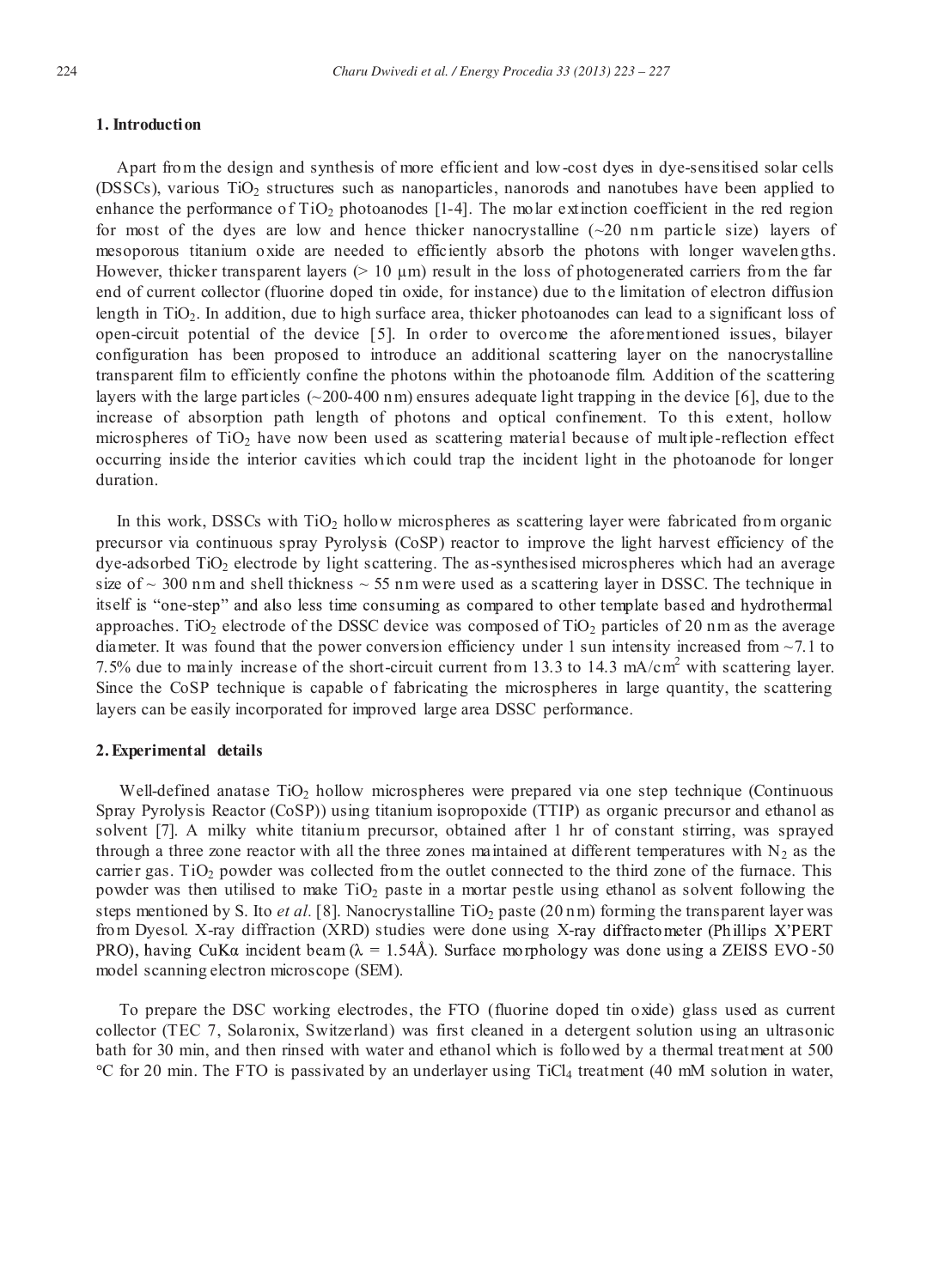75 °C, 30 min). Nanocrystalline TiO<sub>2</sub> paste (20 nm particle size, 67% porosity) was screen printed on the FTO glass to make a thickness of  $10 \mu m$  on top of which the hollow microspheres paste was screen printed again, resulting in a light scattering TiO<sub>2</sub> film of  $4-5 \mu$ m, and total thickness of 15  $\mu$ m. The printed films are sintered following different temperature profiles upto 500 °C as described by S. Ito *et al.* [8]. The mesoporous sintered films are treated using TiCl<sub>4</sub> similar to the underlayer passivation to

enhance the necking of mesoporous nanocrystalline particles. The photo anodes are heated again to 500  $\degree$ C for 30 min before dipping them in a Ru(II) bipyridyl sensitiser solution coded C106 [9]. The films are sensitised for 14 hours in dark and washed in acetonitrile for 30 min to remove any loosely bound dye molecules. The Pt-coated counter electrode is made by drop casting the  $H_2PtCl_6$  solution on a pre-cleaned FTO glass followed by a heat treatment at 400  $^{\circ}$ C for 15 min.

The photoanode and the counter electrode are then sealed using a 25 Surlyn film. The electrolyte composed of 1 M DMII (Imidazolium Iodide Salt),  $0.03$  M  $I_2$ ,  $0.1$  M guanidinium thiocyanate and 0.5 M 4-tert-butylpyridine and 0.05 M LiI in a mixture of acetonitrile and valeronitrile (volume ratio, 85:15) is injected in the cell by vacuum backfilling through a hole created in the counter electrode. The devices are then sealed using a thin glass and contacts are made using an ultrasonic solder. The J-V characteristics under dark and illumination (AM 1.5 Global, 100 mW/cm<sup>2</sup>) of the DSSCs are measured using a homemade mac-interfaced Keithley setup fitted with an Oriel 450 W Xenon lamp as solar illumination source. The distance between the sample and the lamp was about 7cm. The active area is defined by a black mask and the illuminated area was equal to  $0.159$  cm<sup>2</sup>.

Incident photon-to-current conversion efficiency measurements were determined using a 300 W xenon light source (ILC Technology, USA). A Gemini-180 double monochromator Jobin Yvon Ltd. (UK) was used to select and increment the wavelength. The monochromatic incident light was passed through a chopper running at 2 Hz frequency and the on / off ratio was measured by a lockin amplifier. The monochromatic light was superimposed on a white light bias corresponding to 5 mW/cm<sup>2</sup> intensity.

# **3.Results and discussion**

The hollow microspheres (HSs) are characterised using X-ray diffraction and SEM (scanning electron microscopy) to verify crystallinity and microstructure, respectively. Figure 1 (a) shows the micrograph of the hollow spheres and it can be noted that they are hollow and possessspheres of uniform size.



Fig. 1. (a) SEM image of hollow microspheres; inset depicts the magnified image (b) X-ray diffractogram of TiO<sub>2</sub> HSs and the numbers indicated in the brackets are the (*hkl*) planes of the corresponding peaks.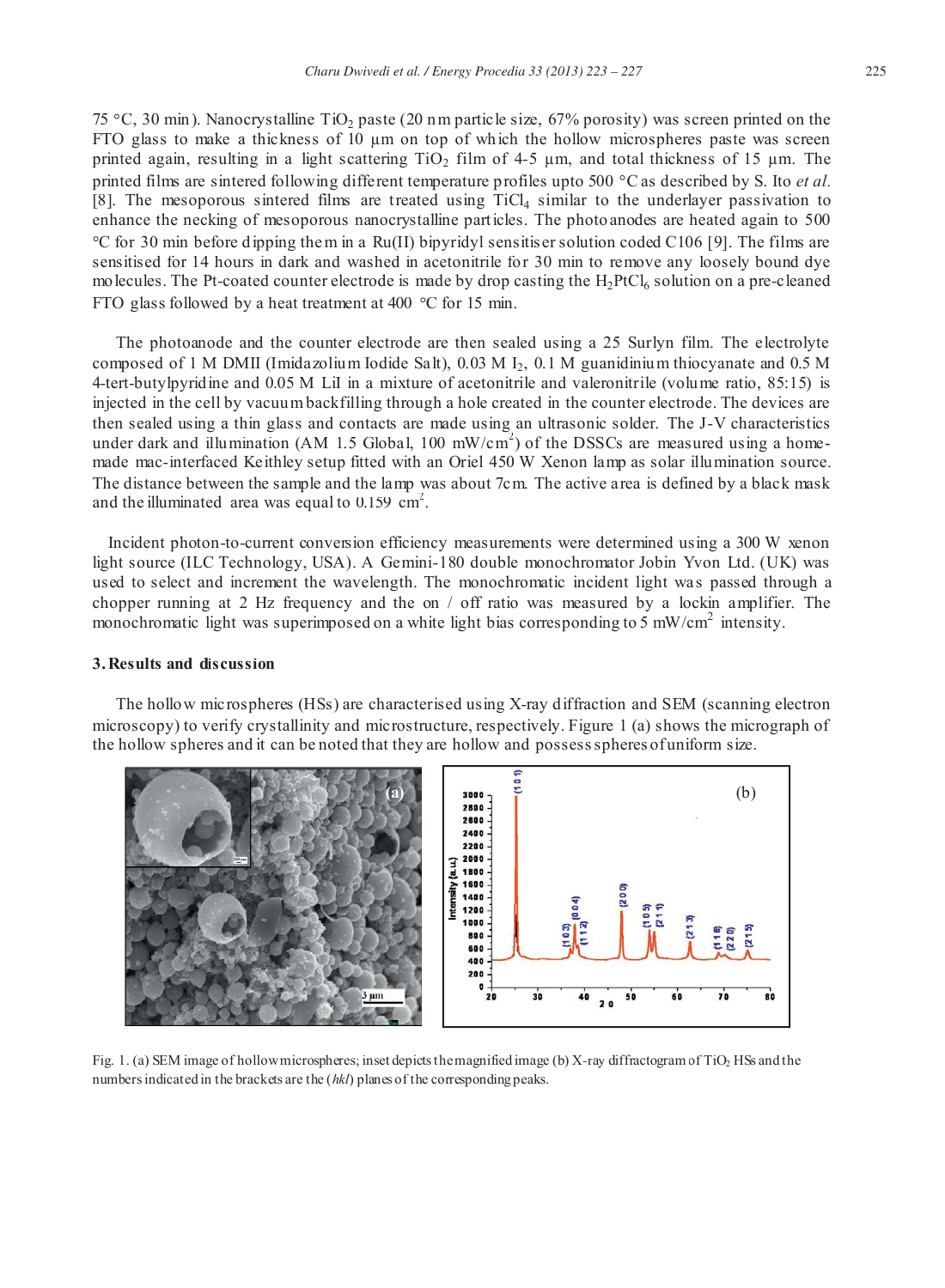The diffraction pattern of the corresponding film is shown in Fig. 1(b). Several peaks related to a crystalline phase are observed and the Bragg reflections can be attributed to the  $TiO<sub>2</sub>$  crystallised in the anatase structure (JCPDS 71-1169) exhibiting a space group symmetry of  $I$  4 $\mu$ amd.

Figure 2 (a) shows typical photocurrent density-photovoltage curves for the resulting DSSCs, and the related photovoltaic parameters of two kinds of DSSCs are summarised in Table.1. After  $TiO<sub>2</sub>$  HSs were introduced as scattering overlayer, the short-circuit current density  $(J_{sc})$  was increased from 13.3mA/cm<sup>2</sup> to 14.3 mA/cm<sup>2</sup>, while open-circuit voltage remains almost same. As a result, the cell showed a higher cell performance than that of cell having only transparent layer, and the efficiency of DSSCs was improved from 7.1% to 7.5%, which should be attributed to the enhanced light harvesting efficiency of  $TiO<sub>2</sub>$  hollow spheres, and is in accordance with the previous discussion. The increase in the  $J<sub>SC</sub>$  is verified using IPCE (Incident Photon to Charge Carrier Efficiency) measurements and Fig. 2(b) shows the plot of IPCE as the function of wavelength. One can observe that the IPCE of the reference transparent device is lower compared to the device with scattering layer over all the wavelength range. The integrated current under the IPCE spectra roughly equals the observed  $J_{SC}$  in the photovoltaic J-V measurement and the trend is consistent.



Fig. 2. (a) J-V characteristics of TiO<sub>2</sub> DSSC with and without scattering layer. The numbers indicated in the parenthesis in the legend correspond to the illumination intensity during measurement; (b) IPCE plot of the DSSC with and without HSs scattering layer.

Table 1. Photovoltaic parameters of TiO<sub>2</sub> DSSC showing the effect of TiO<sub>2</sub> HSs as scattering layer.

| Name                                             | $V_{oc}$ (mV) | $J_{sc}$ (mA/cm <sup>2</sup> ) <sup>a</sup> | Fill<br>Factor | $\eta$ (%) |
|--------------------------------------------------|---------------|---------------------------------------------|----------------|------------|
| Only transparent layer $(10 \,\mu m)$            | 699.2         | 13.3                                        | 0.763          | 7.1        |
| Transparent +scattering layer $(10+5 \mu m)$     | 692.2         | 14.32                                       | 0.752          | 7.46       |
| <sup>a</sup> current density normalised to 1 sun |               |                                             |                |            |